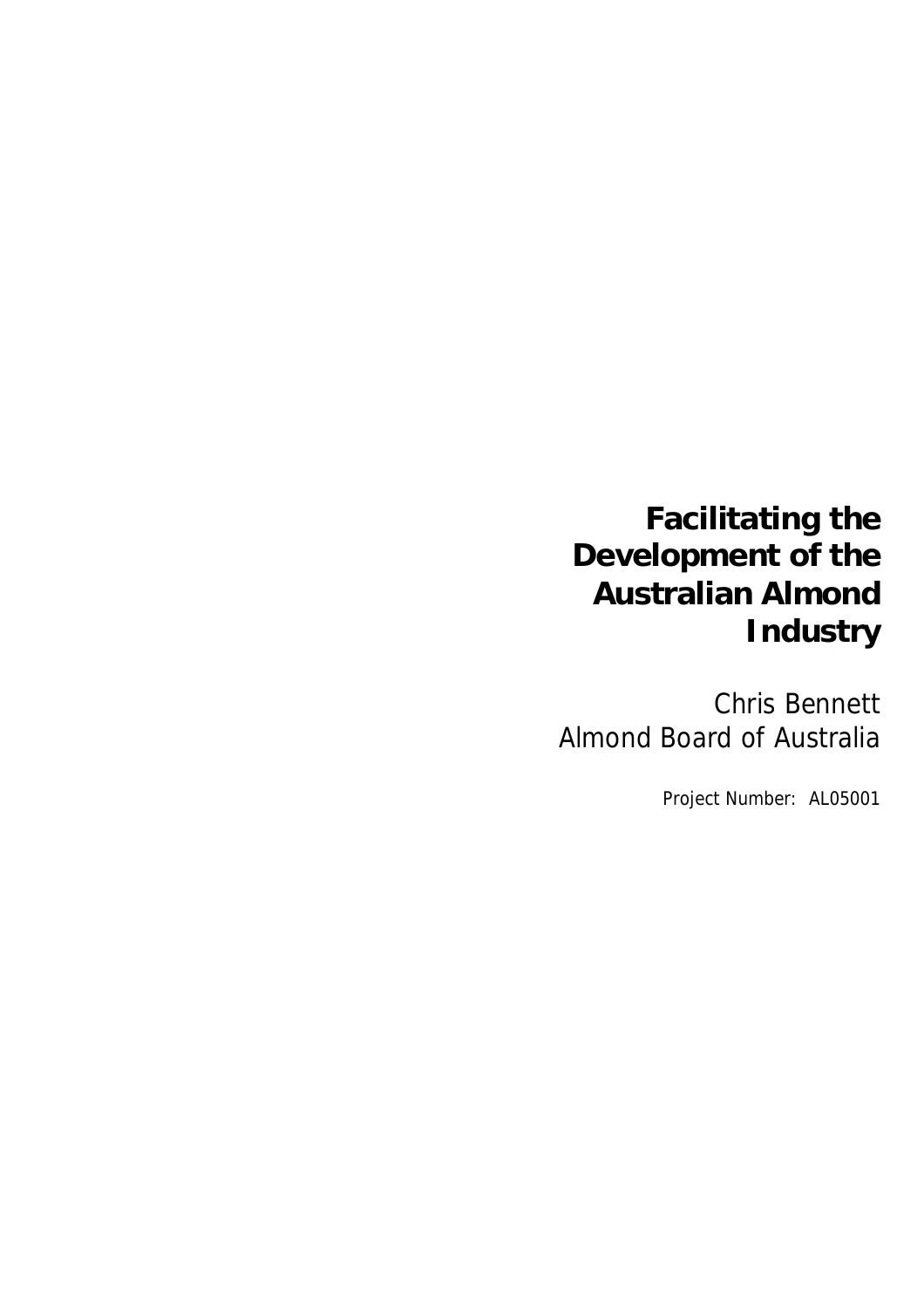#### **AL05001**

This report is published by Horticulture Australia Ltd to pass on information concerning horticultural research and development undertaken for the almond industry.

The research contained in this report was funded by Horticulture Australia Ltd with the financial support of Almond Board of Australia.

All expressions of opinion are not to be regarded as expressing the opinion of Horticulture Australia Ltd or any authority of the Australian Government.

The Company and the Australian Government accept no responsibility for any of the opinions or the accuracy of the information contained in this report and readers should rely upon their own enquiries in making decisions concerning their own interests.

ISBN 0 7341 1551 2

Published and distributed by: Horticultural Australia Ltd Level 1 50 Carrington Street Sydney NSW 2000 Telephone: (02) 8295 2300 Fax: (02) 8295 2399

E-Mail: horticulture@horticulture.com.au

© Copyright 2007

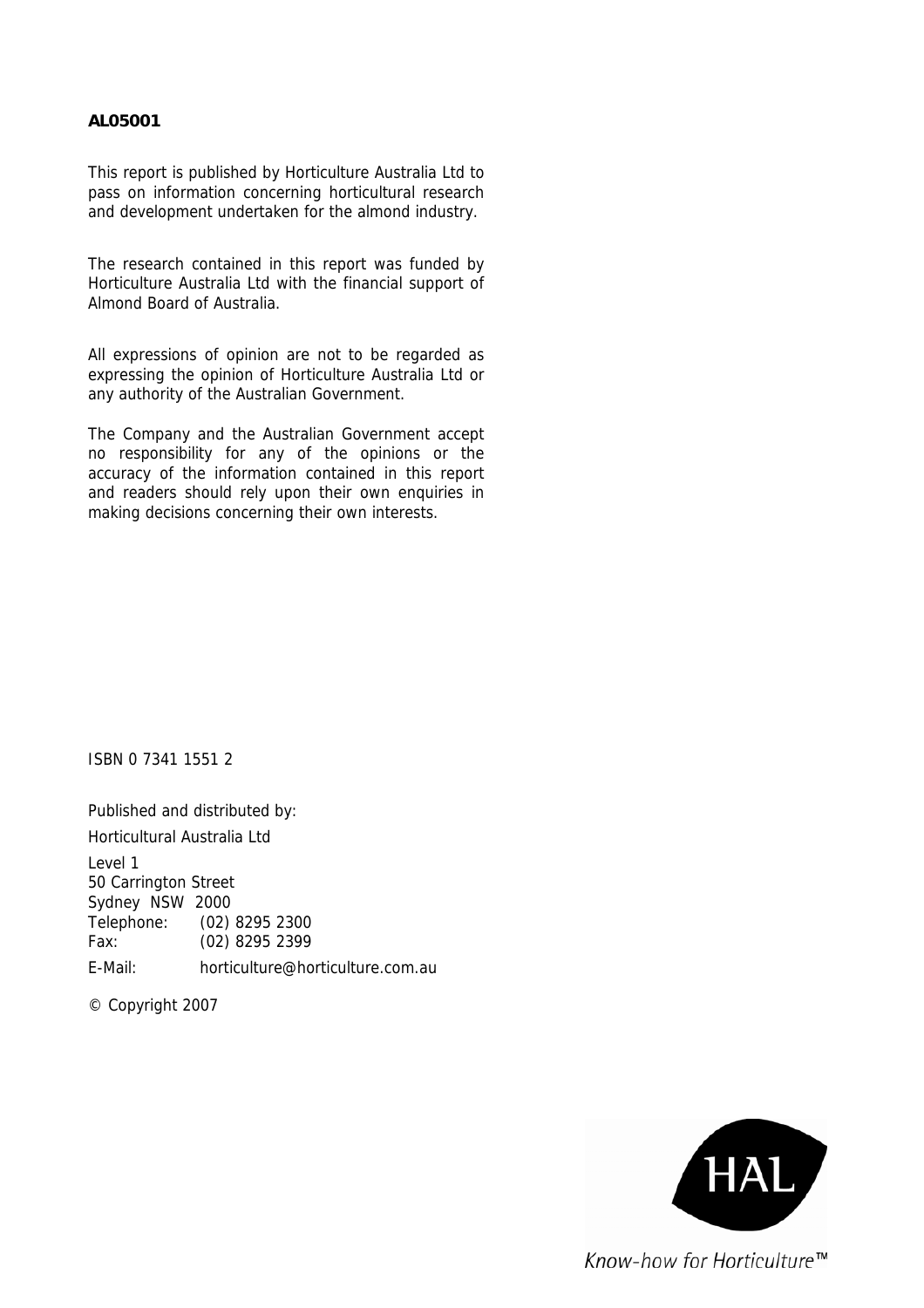**Milestone#3 (Final) Report** 

# **Project AL05001:**

# **Facilitating the development of the Australian Almond Industry**

**June 2006** 

**Chris Bennett Industry Development Manager**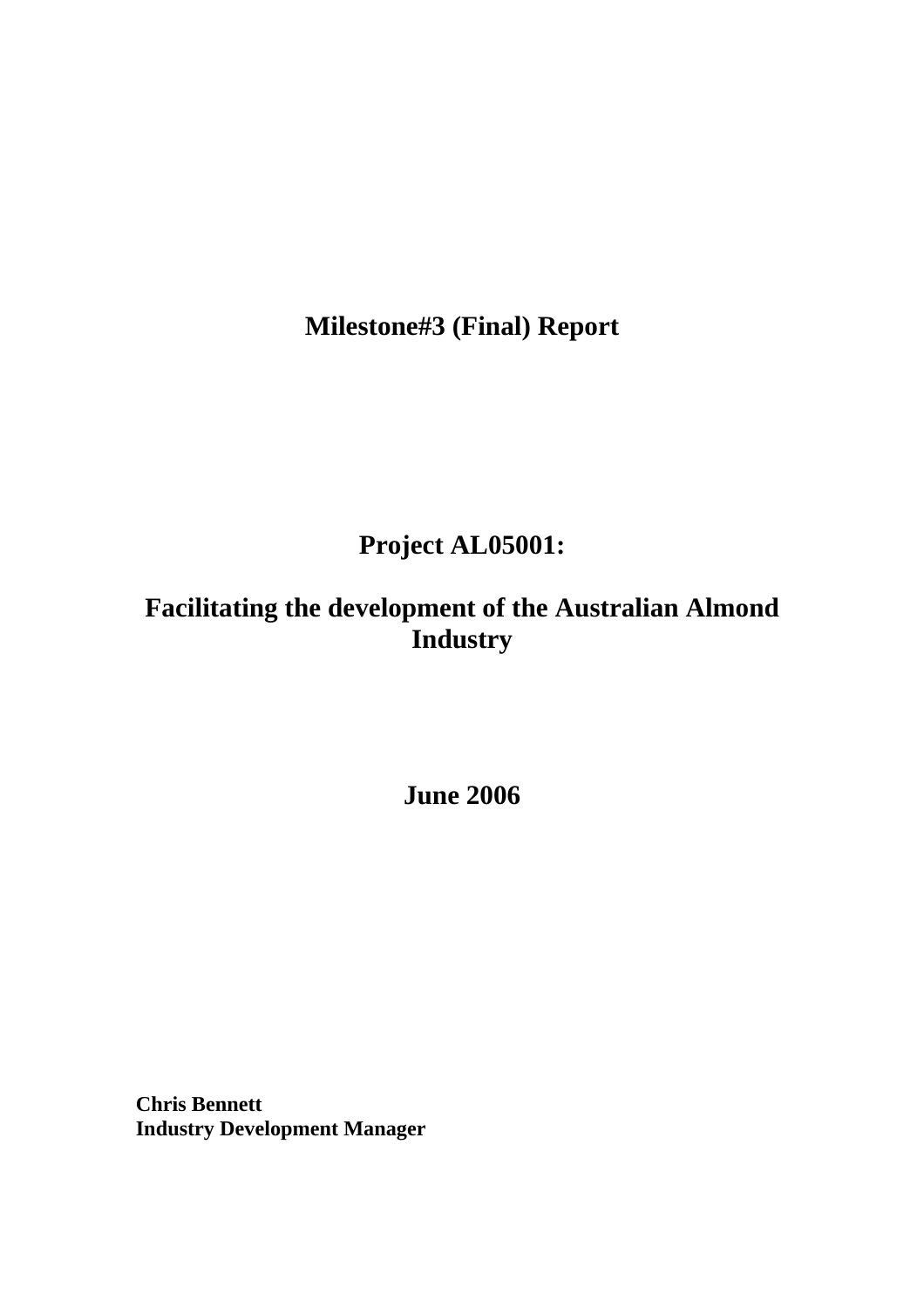# **Summary of Progress**

# **1. Technology Transfer**

Technology transfer activities are a major part of the responsibilities of this project. These responsibilities extend to coordinating the TT for all other projects as applicable. Activities undertake during the life of the project (July 2005 to June 2006) were:

- 1. "Biennial Bearing in almonds a question of imbalance" written for Australian Nutgrower - September 2005
- 2. Short Updates of various projects for all four editions of Nutgrower (September, December, March and June)
- 3. A joint presentation with Prof Assaf and John Kennedy (T.O.) at the Almond Conference in November 2005. This provided an update and conclusions on the Almond Management Optimisation Trial.
- 4. A field day, as part of the conference. Visited a demonstration/evaluation plot of new commercial varieties and two grower properties utilizing the management techniques being developed at the trial. The grower property visits were particularly successful as they demonstrated the ability of the new techniques to be very successfully used in a commercial environment.
- 5. Advising Timbercorp on the development, planning and management of their 50ha trial area to develop and assess new growing techniques based on the Management Trial. This trial is especially important as it is working with trees from establishment, in a commercial environment and in a large area (50ha).
- 6. Two field days/meetings with Angle Vale growers to observe the local irrigation management demonstration site. These also included presentations from Prue McMichael who is CI of the Leaf Tatter Project AL05003.
- 7. Meetings in each of the three regions in June '06 to update levypayers with the R&D program, its planning and progress. This was a component of an ABA "roadshow" which was undertaken to ensure levy payers were involved in the strategic planning process.
- 8. The development of an Almond Orchard Management Course. Two modules were fully developed and delivered to growers and farm managers. These were "An Introduction to the Almond Management Course" (two hours) and "Irrigation Design Theory" (three hours). The modules were delivered in five regional areas, Angle Vale, Renmark, Berri, Mildura and Griffith. In total, approximately 90 attended (numbers were limited to 20 for each of these sessions to ensure good discussion and group dynamics) and the evaluation sheets indicated the attendees found the modules valuable (details under section 7 below).

# **2. Omega Demonstration Plot**

This trial has been discontinued. After initial success, severe limitations regarding soil type (not identified in the original soil survey, but later identified as a soil type that should have been excluded from the orchard.) made the demonstration of new growing techniques impossible. The trees did initially grow well, by normal standards, attaining the size of normal two year old trees (the control) in the first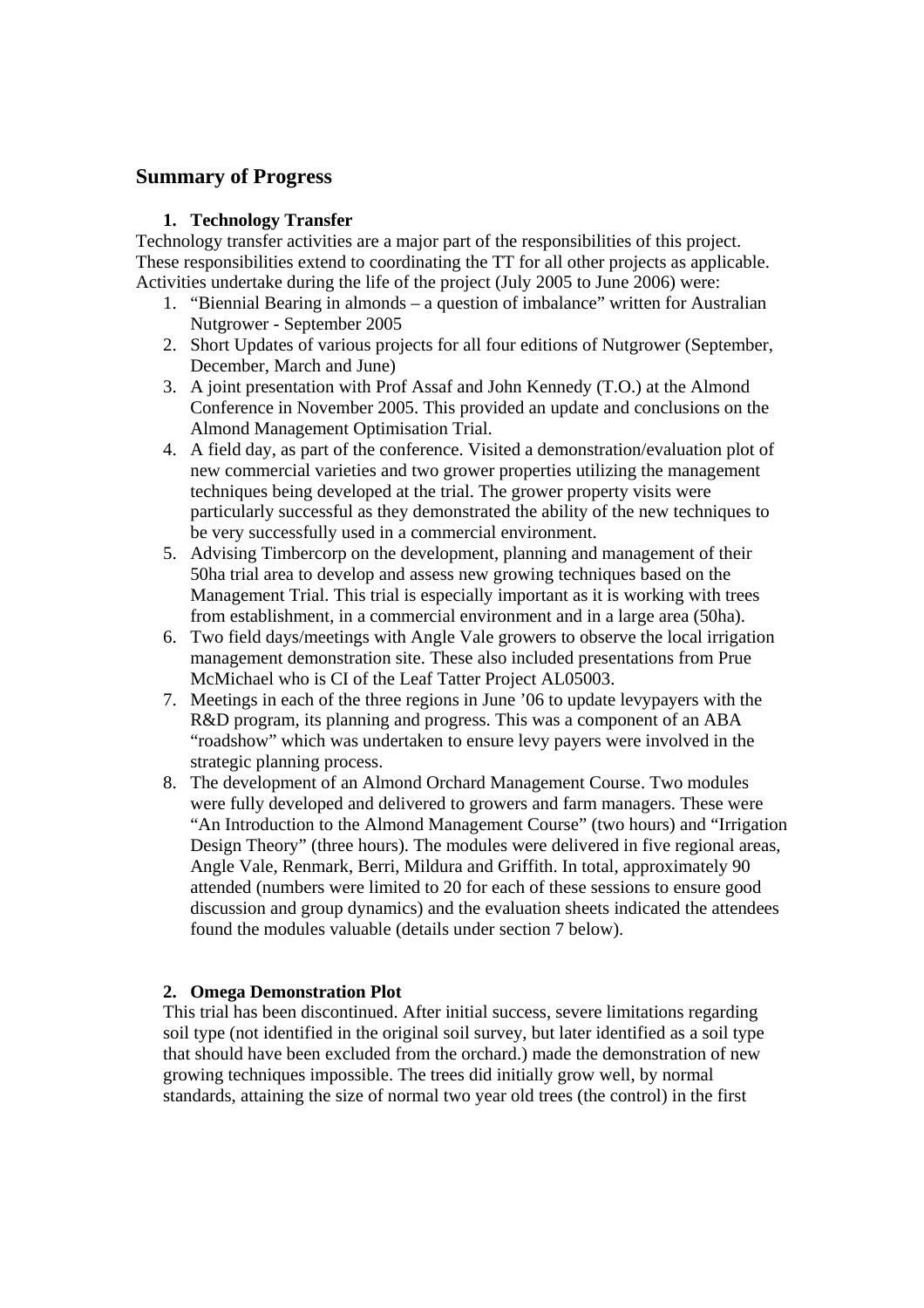season. However drainage problems began to arise, severely impacting on the demonstration.

It is aimed to recommence the trial at another site, which has good soil, is more accessible and has good infrastructure. The property chosen also employs the parttime Technical Officer involved with project AL05002. This will ensure greater control over the trial site and efficient monitoring of treatment implementation. The opportunity will also be taken to include the new rootstock GF677 for comparison against Nemaguard.. The required nursery trees have been budded and the site selected.

### **3. Demonstration Trial Plot (new cultivars)**

There are two small demonstration plots on grower properties to demonstrate and evaluate new varieties. These varieties are all newer commercial varieties grown in California which are considered potentially valuable to the Australian industry to provide improved pollinator cultivars. The sites have progressed very well, with fruit evaluation having commenced in 2005.

The oldest and most comprehensive site was visited during the field days associated with the annual conference in November 2006. Evaluation notes for these cultivars are given under item 8 below.

To date, one cultivar, Monterey, has raised sufficient grower interest that it is now beginning to be planted in small numbers commercially. There are indications that other cultivars are likely to be planted next season. These include Butte and Padre.

### **4. Chemical Registration**

The required MRL trial work was successfully undertaken by Agrisearch, with the final report then being presented to APVMA to secure registration for the permit chemicals under investigation. APVMA are currently evaluating the data and it is expected that they will make their decision known shortly.

The industry will need to reevaluate its pest and disease control strategies regularly in the future. There is a need for a more integrated approach; the identifying of "softer" chemical options and the need to align our pest and disease control measures to the requirements of our markets. This factor will become increasingly important as the industry moves towards a much greater emphasis (and reliance) on export markets in the future.

### **5. Rootstock Trial Data Analysis**

The rootstock trial has now been down-graded. The trial was found to be severely compromised after DNA mapping revealed that one of the nursery suppliers had substituted at least one of the key required rootstocks (GF677) with an unknown rootstock. Other rootstocks, primarily those subject to patent, are no longer easily available to the industry, so are pointless in investigating further. The situation by rootstock is:

| <b>Rootstock</b>   | <b>Comments</b>                                               |
|--------------------|---------------------------------------------------------------|
| $\overline{G}F677$ | Not true to type. Substituted with unidentified rootstock     |
| Cadaman            | Trees grew well. Patented rootstock with limited availability |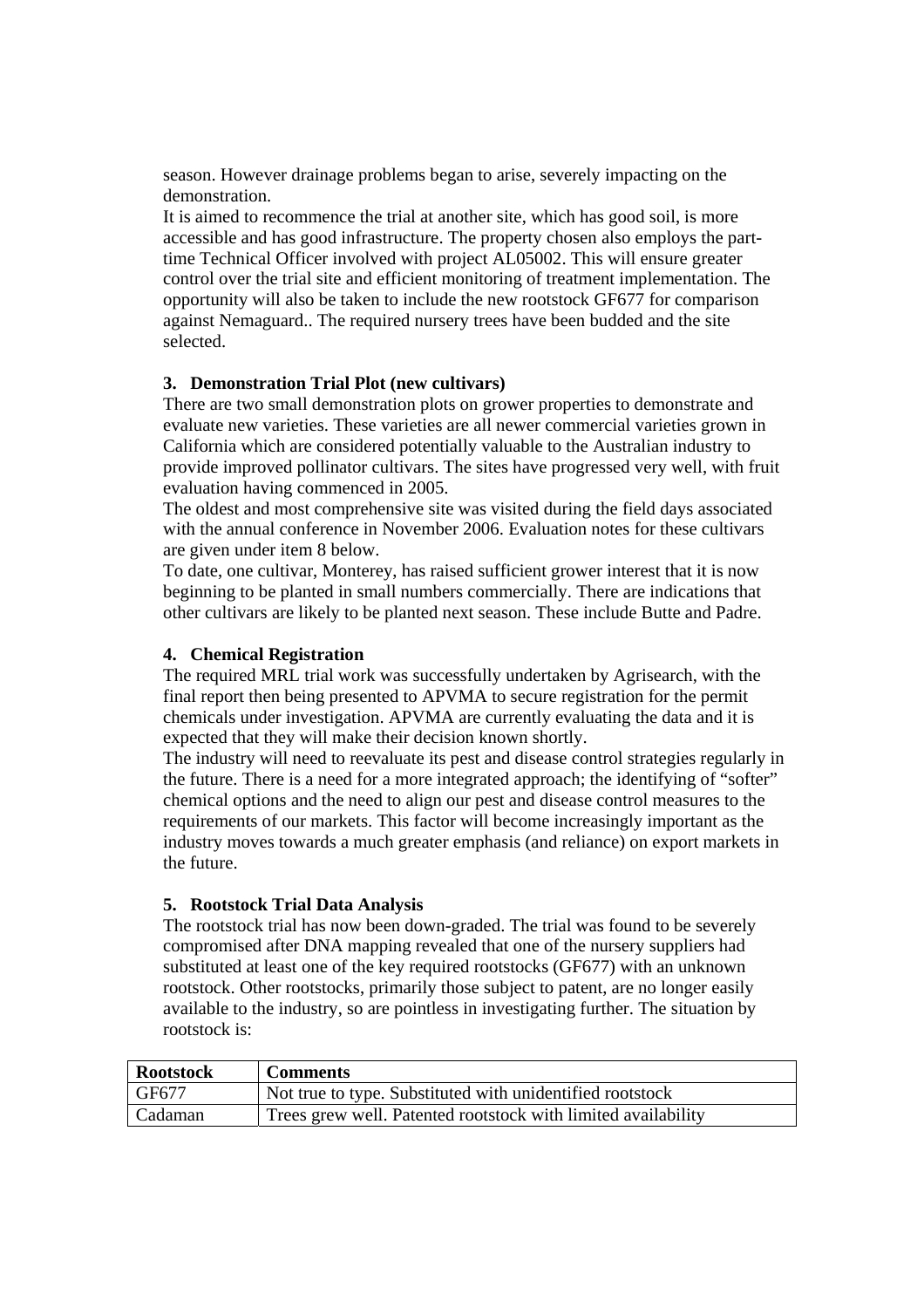| Citation    | Tree performance erratic and not commercially acceptable         |
|-------------|------------------------------------------------------------------|
| Bright's    | Performed reasonably well. Possible excessive vigour and late    |
| Hybrid      | cropping. No longer available commercially. Trial control (with  |
|             | Nemaguard)                                                       |
| Nemaguard   | Industry standard and trial control                              |
| Hansen 535  | Vigorous, now out of favour in California. Limited availability. |
| Hansen 2168 | Vigorous, now out of favour in California. Unavailable.          |
| Atlas       | Average performance. Patented and very limited availability      |
| Viking      | Average performance. Patented and very limited availability      |
| H184        | Very vigorous. Similar cropping to Bright's hybrid. Unavailable  |
|             | without specific development of tissue culture source.           |

However, the trial site continues to serve the purpose of demonstrating to growers the various characteristics and is a useful teaching resource. It will also provide a useful comparison between performance on typical mallee sands and shallower, more calcareous soils. The trial site was specifically selected to allow this comparison, an important indicator for the future as soil type is potentially limiting, especially with Nemaguard.

The industry is now rapidly moving to the commercial production and use of GF677 based on overseas data with almonds and other *prunus* crops and the experience in Australia with stonefruit.

The IDM has actively encouraged and assisted in the commercialization of this important rootstock. Three commercial sources are now being developed, two via cuttings and the third *in vitro.*

### **6. R&D Program Coordination**

This is an ongoing process with a number of important components:

• **Breeding Program:** Both the IDM and Andrew Lacey (member of IAC and contributor of land and management for evaluation site) are members of the almond breeding coordination group and also attend the almond "general" group meetings. The coordination group deals with management issues such as coordinating the field work (evaluation, site development and management etc) and the "general" group is a reporting and discussion forum where all collaborators including students contribute. There were four meetings of each group during the year.

These meetings are very successful in ensuring all collaborators work effectively together and the breeding program outcomes are those desired by industry. The collaboration extends beyond the basic HAL breeding project into a range of ARC funded projects, including molecular biology, which greatly enhances the HAL project.

• **Angle Vale Leaf Tatter:** This new syndrome is being Investigated by Dr Prue McMichael of Scholefield Robinson Horticultural Services. The IDM provides regular assistance with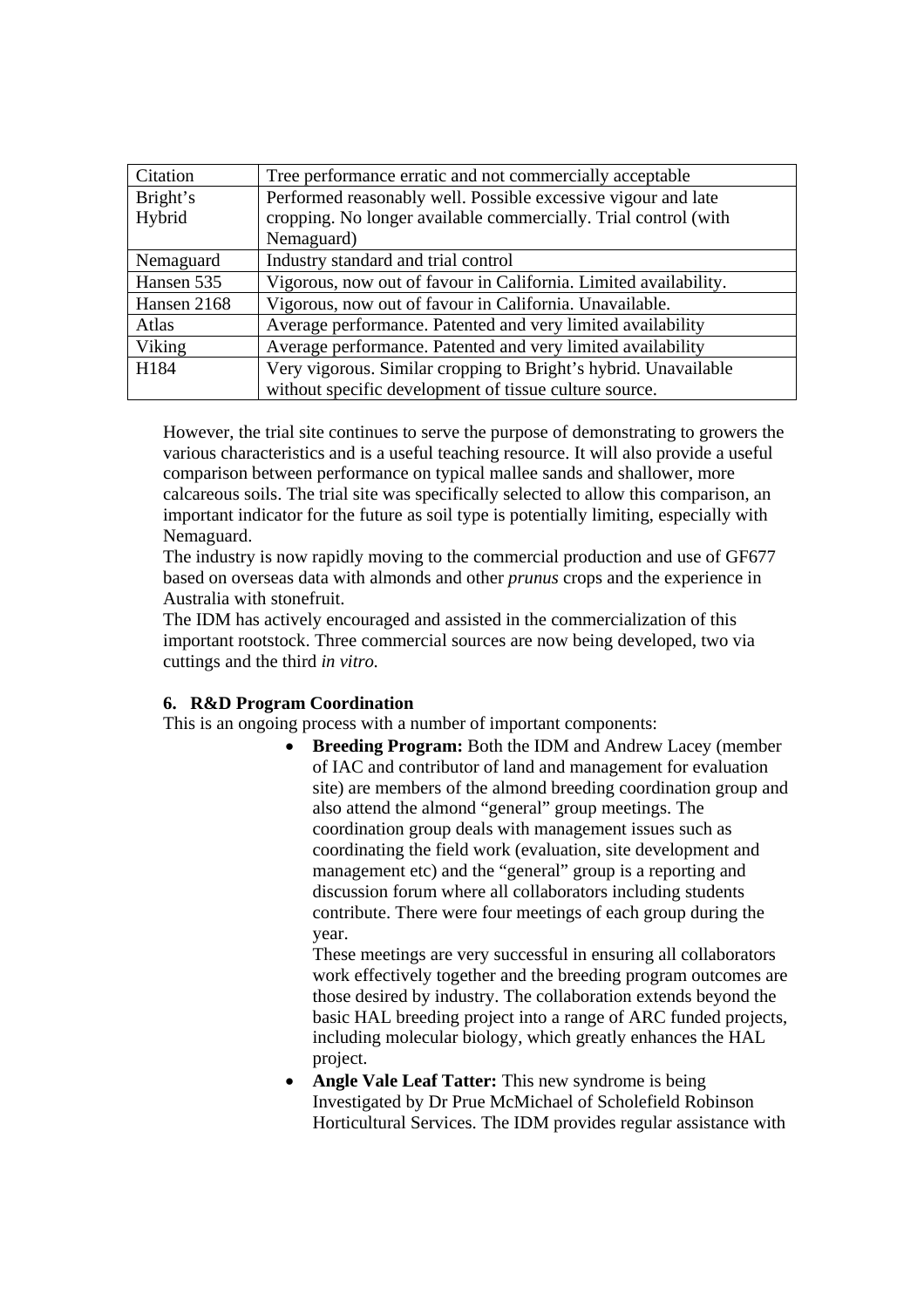field days (2 during the year) and acting in an advisory capacity to the project.

• **New Projects**

The IDM has been instrumental in negotiating and assisting in the development of four new projects to commence in July 2006. These projects are:

- To investigate and prove a simple method of bee impollination to improve pollination efficiency. (WA Dept of Agriculture)
- To refine and prove a Prune Rust predictive model to be incorporated into a simple and commercially available weather station. (SARDI)
- An update of the almond industry financial analysis, last undertaken in 1999. Outcomes will include a CD based financial template to allow growers, developers and investors to undertake their own comparative modeling. (Primary Industries SA).
- Ensuring Market Access through OA. This project is a holistic project aimed at bringing together a number of important QA components, disciplines and experts to provide industry guidelines, HACCP templates, Standard Operating Procedures Manuals and training to ensure consistent and high level performance through the value chain. To be covered will be food safety, chemical registrations and residues, spray guide, nursery phytosanitary practices and product physical quality. Dr Prue McMichael, Pat Barcley, Kevin Bodnaruk, Elizabeth Frankish and Graham McAlpine).

### **7. Development of Almond Management Short Course**

The development of this course commenced in April 2006 and two modules were delivered (see details in 1 above). A grower survey (101 respondents) assisted in focusing the course topics and proved an extraordinary interest in the strategy. The modules themselves proved very popular and their effectiveness was assessed through anonymous questionnaires given to each participant of each module. The consolidated tabulated results of the survey are:

|                                   | Poor |    | Average |       | <b>Excellent</b> |  |
|-----------------------------------|------|----|---------|-------|------------------|--|
| Rank                              |      |    |         |       |                  |  |
| Was the content adequate?         |      | 1% | 3%      | 48.5% | 49.5%            |  |
| Was the content relevant?         |      |    | 1%      | 43.5% | 55.5%            |  |
| Was the presentation interesting? |      |    | 5%      | 42.5% | 52.5%            |  |
| Was the level of detail adequate? |      | 3% | 5%      | 42.5% | 49.5%            |  |

Typical comments from the surveys included:

**Suggested Improvements:**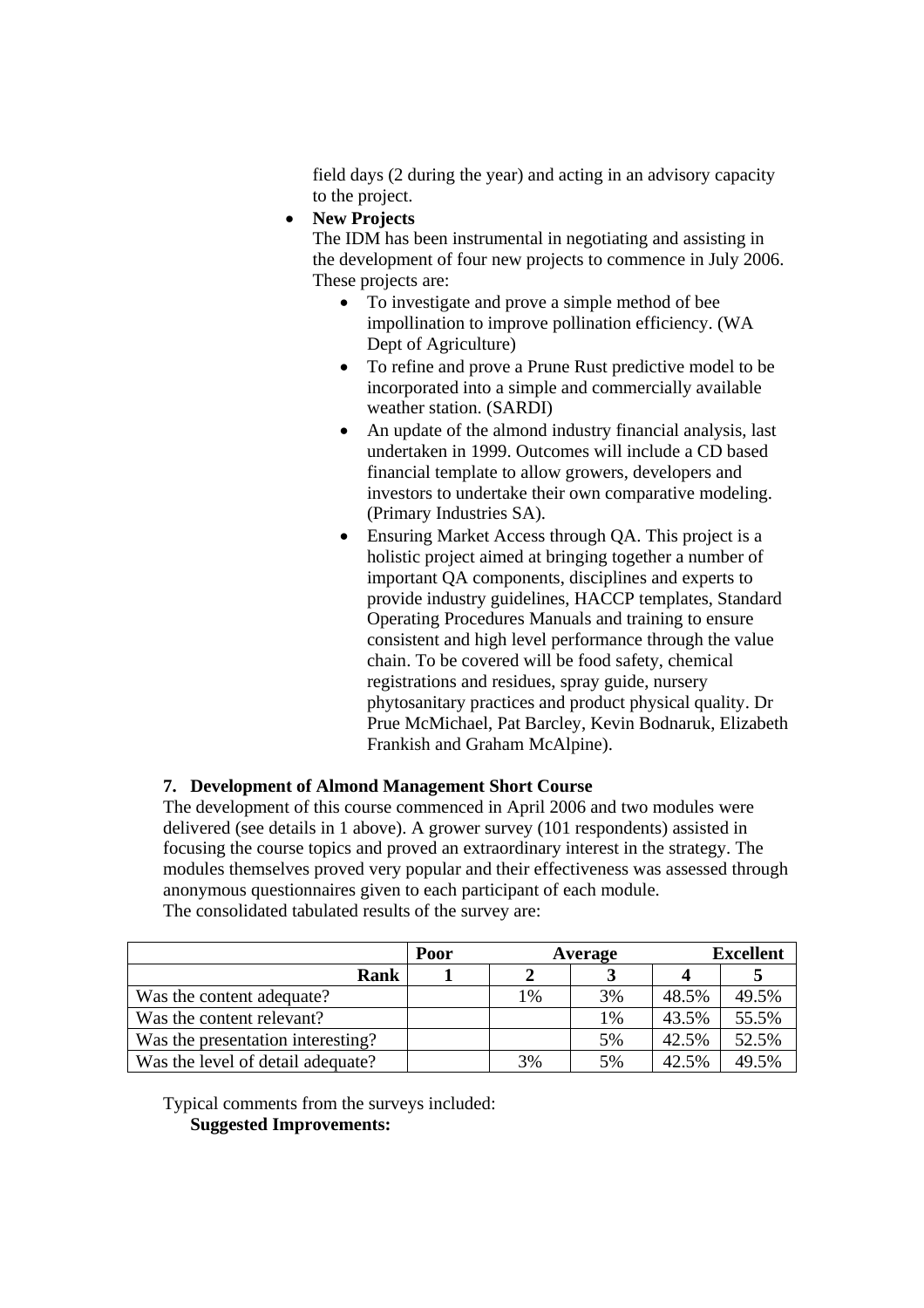- Need for more detailed information.
- Increase size of graphs on handouts
- Allow more time for questions

## **General Comments:**

- Very well run
- Interaction between growers was great
- Look forward to doing all the modules, very informative.
- Well researched and documented, informative and thought provoking.
- "A better overview of the practical side of the physics of water and soil than a whole subject on irrigation at uni!"

In general, all the comments indicated quite strongly the value of the courses and the high level of interest in attending them and the general hunger for knowledge through the industry.

However, the delivery of further modules has been delayed pending negotiations with Prof Assaf. The issue of adequate technology transfer surrounding the Optimisation Trial is contentious and is proving difficult to resolve. The growers are hungry for information and this is an issue which will require delicate negotiations with the Professor to settle.

It is becoming increasingly clear that the technologies being developed and proven through the trial are revolutionary and as a result will require a considerable effort to ensure grower understanding and hence effective uptake.

### **8. Propagate new varieties-evaluation**

New varieties planted out on commercial orchard sites are listed below with evaluation comments:

| <b>Variety</b> | Crop<br><b>Potential</b><br>(Calif.<br>data) | <b>Flowerin</b><br>g<br>(Calif) | <b>Harvest</b><br>(Calif) | <b>Shell</b>       | <b>Kernel</b><br>size<br>colour          | <b>Disease</b><br><b>Susceptibility</b> |        |                                                                                                             |  | <b>Comments</b> |
|----------------|----------------------------------------------|---------------------------------|---------------------------|--------------------|------------------------------------------|-----------------------------------------|--------|-------------------------------------------------------------------------------------------------------------|--|-----------------|
|                |                                              |                                 |                           |                    |                                          | <b>Bact</b><br>spot                     | A'nose |                                                                                                             |  |                 |
| Padre          | Good<br>93%<br>Nonpareil                     | +5 days<br>Nonpareil            | $+26$ days<br>Nonpareil   | Hard               | Medium-<br>small                         | ?                                       | S      | V. upright growth, not fruitful.<br>Butte/Padre combination is the<br>top producer in US.                   |  |                 |
| Livingston     | Very Good<br>109%<br>Nonpareil               | $+5$ days<br>Nonpareil          | +8 days<br>Nonpareil      | Paper              | Medium<br>light<br>brown                 | ?                                       | S      | Reasonably attractive kernels.                                                                              |  |                 |
| <b>Butte</b>   | Very Good<br>118%<br>Nonpareil               | $+5$ days<br>Nonpareil          | $+18$ days<br>Nonpareil   | Semi-hard          | Small-<br>medium                         | ?                                       | $S+$   | Most productive almond variety<br>in California. V fruitful habit in<br>Aust                                |  |                 |
| Sonora         | Good<br>94%<br>Nonpareil                     | -3 days<br>Nonpareil            | +7 days<br>Nonpareil      | Paper<br>Poor seal | Medium-<br>large,<br>golden,<br>elongate | 7                                       | S      | Frost sensitive and tendency to<br>alternate bearing. Appears<br>badly infected with unidentified<br>virus. |  |                 |
| Monterey       | Very Good<br>106%                            | +2 days<br>Nonpareil            | +26 days<br>Nonpareil     | Soft               | Large                                    | ?                                       | $S+$   | Large, elongate dark kernels.<br>Up to 20% doubles. Habit does                                              |  |                 |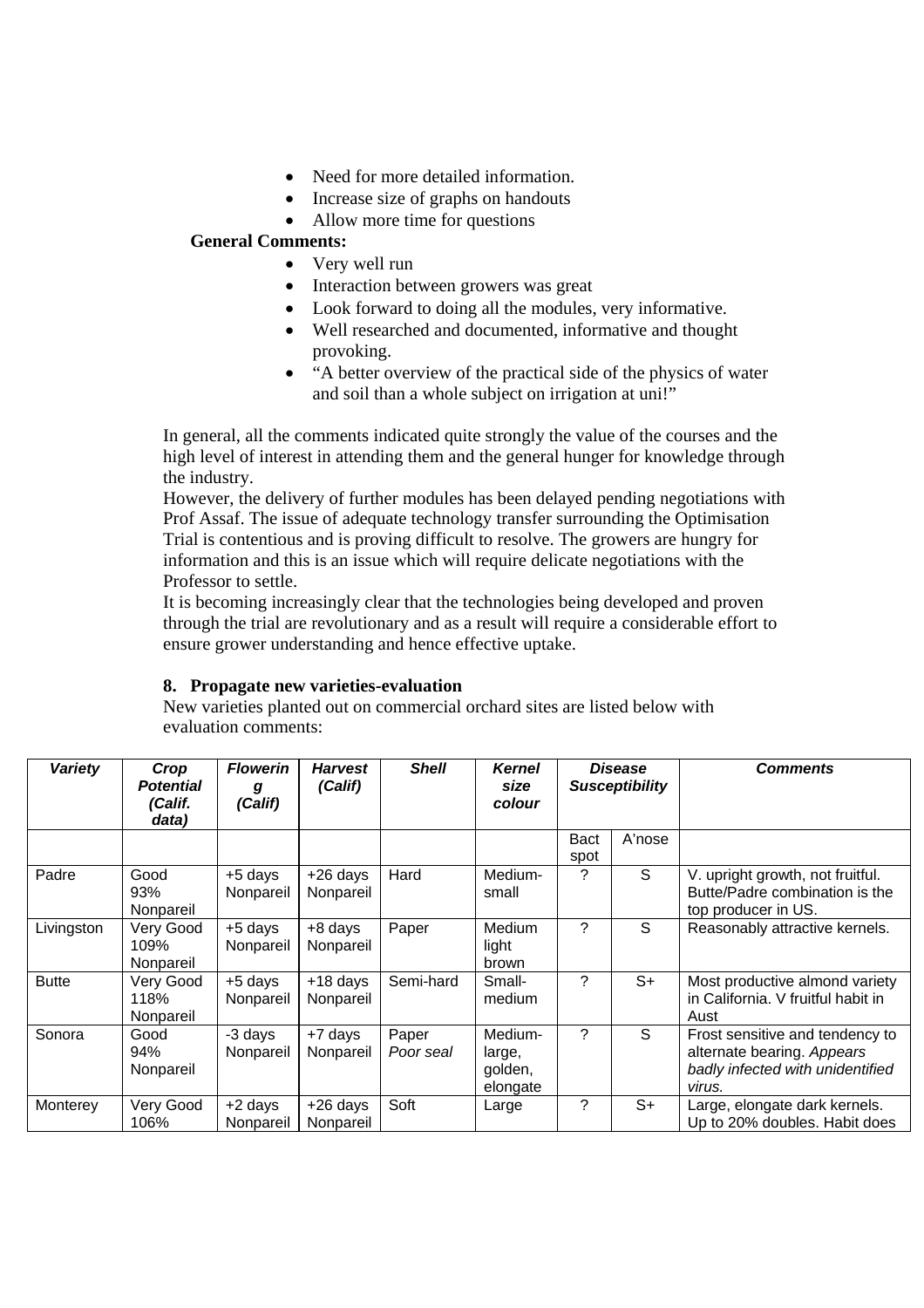|                  | Nonpareil                | (-2 in<br>Aust?)        | (Less in<br>Aust?)       |                      |                     |   |   | not appear fruitful at 3 <sup>rd</sup> leaf.<br>Flowering time possibly earlier<br>than California.                                    |
|------------------|--------------------------|-------------------------|--------------------------|----------------------|---------------------|---|---|----------------------------------------------------------------------------------------------------------------------------------------|
| Avalon *         | Appears<br>Very Good     | -3 days<br>Nonpareil    | +8 days<br>Nonpareil     | Semi soft            | <b>Medium</b>       | ? | S | Relatively new variety, little<br>acreage to date. Long<br>flowering, overlaps Carmel                                                  |
| Savanna*         | Reputedly<br>Good        | $+14$ days<br>Nonpareil | $+14$ days<br>Nonpareil  |                      | Medium-<br>large    | ? | S | Being brought into Australia by<br>commercial nursery                                                                                  |
| Morley*          | Reputedly<br>Good        | +14 days<br>Nonpareil   | $+14$ days<br>Nonpareil  | Semi-hard            | Medium-<br>small    | ? | S | Being brought into Australia by<br>commercial nursery                                                                                  |
| Sauret #1        | Good<br>93%<br>Nonpareil | +4 days<br>Nonpareil    | +5 days<br>Nonpareil     | Well sealed<br>paper | Medium              | ? | S | Under evaluation in Australia<br>$(5th$ leaf). Appears to crop well.<br>Flowering times appear to be<br>getting later as trees mature. |
| Wood<br>Colony * | Reputedly<br>good.       | +2 days<br>Nonpareil    | +7 days<br>Non<br>pareil | Semi-soft            | Medium,<br>darkish. | ? | S | Californian Trials indicate shy<br>bearing at 35% Nonpareil. Not<br>fruitful in Aust at 3 <sup>rd</sup> leaf.<br>Tasteless kernel.     |

### **9. Angle Vale irrigation systems demonstration trial**

This demonstration plot has proven very important as a resource to demonstrate improved irrigation and nutrition management. The growth of the trees has progressed well, although the overall outcomes have been severely limited by the ongoing "leaf tatter" problem, which is the subject of project AL05003. This unknown disorder has arisen every year of the trial so far, typically reducing effective tree canopy by at least 50% each year from mid-November. One of the key outcomes to date is the demonstration of the relative abilities/susceptibilities of the three sprinkler systems and the drip system to manage the build-up of soil salinity with the use of relatively saline bore water. The drip system is proving to be significantly better, reducing the salinity from commercially limiting levels to below the economic threshold of 1.5 ECe in a single season.

| <b>Site</b>                 | <b>Depth</b>    | <b>ECe</b> | рH                       | $NO3 - N$ | <b>Avail P</b> | <b>Avail K</b> | N    | Ammonium |
|-----------------------------|-----------------|------------|--------------------------|-----------|----------------|----------------|------|----------|
| System type.                | cm <sub>2</sub> | mS/cm      | 1:5<br>CaCl <sub>2</sub> | mg/kg     | mg/kg          | mg/kg          | %    | mg/kg    |
|                             | $0 - 30$        | 1.120      | 6.6                      | 9.9       | 37             | 270            | 0.06 | 3.0      |
| <b>Drippers</b>             | $30 - 60$       | 0.995      | 6.7                      | 10        | 19             | 330            | 0.07 | 2.0      |
|                             | 60-90           | 1.201      | 7.1                      | 11        | 8.6            | 330            | 0.07 | 3.0      |
| Supernet No 1<br>sprinklers | $0 - 30$        | 2.55       | 6.5                      | 59        | 31             | 230            | 0.08 | 65       |
|                             | $30 - 60$       | 2.51       | 7.0                      | 57        | 8.9            | 270            | 0.09 | 31       |
|                             | 60-90           | 2.37       | 7.3                      | 73        | 17             | 270            | 0.07 | 33       |
| Supernet No 2<br>sprinklers | $0 - 30$        | 1.186      | 7.3                      | 12        | 42             | 240            | 0.05 | 2.0      |
|                             | $30 - 60$       | 3.33       | 6.9                      | 202       | 8.1            | 240            | 0.09 | 93       |
|                             | 60-90           | 3.35       | 7.2                      | 202       | 6.8            | 270            | 0.09 | 88       |
| Vibrospray<br>sprinklers    | $0 - 30$        | 1.929      | 7.2                      | 41        | 21             | 260            | 0.06 | 19       |
|                             | $30 - 60$       | 3.86       | 7.2                      | 110       | 6.7            | 320            | 0.09 | 57       |
|                             | 60-90           | 3.09       | 7.3                      | 146       | 5.3            | 380            | 0.10 | 48       |

### **Soil Mineral Analysis by Treatment**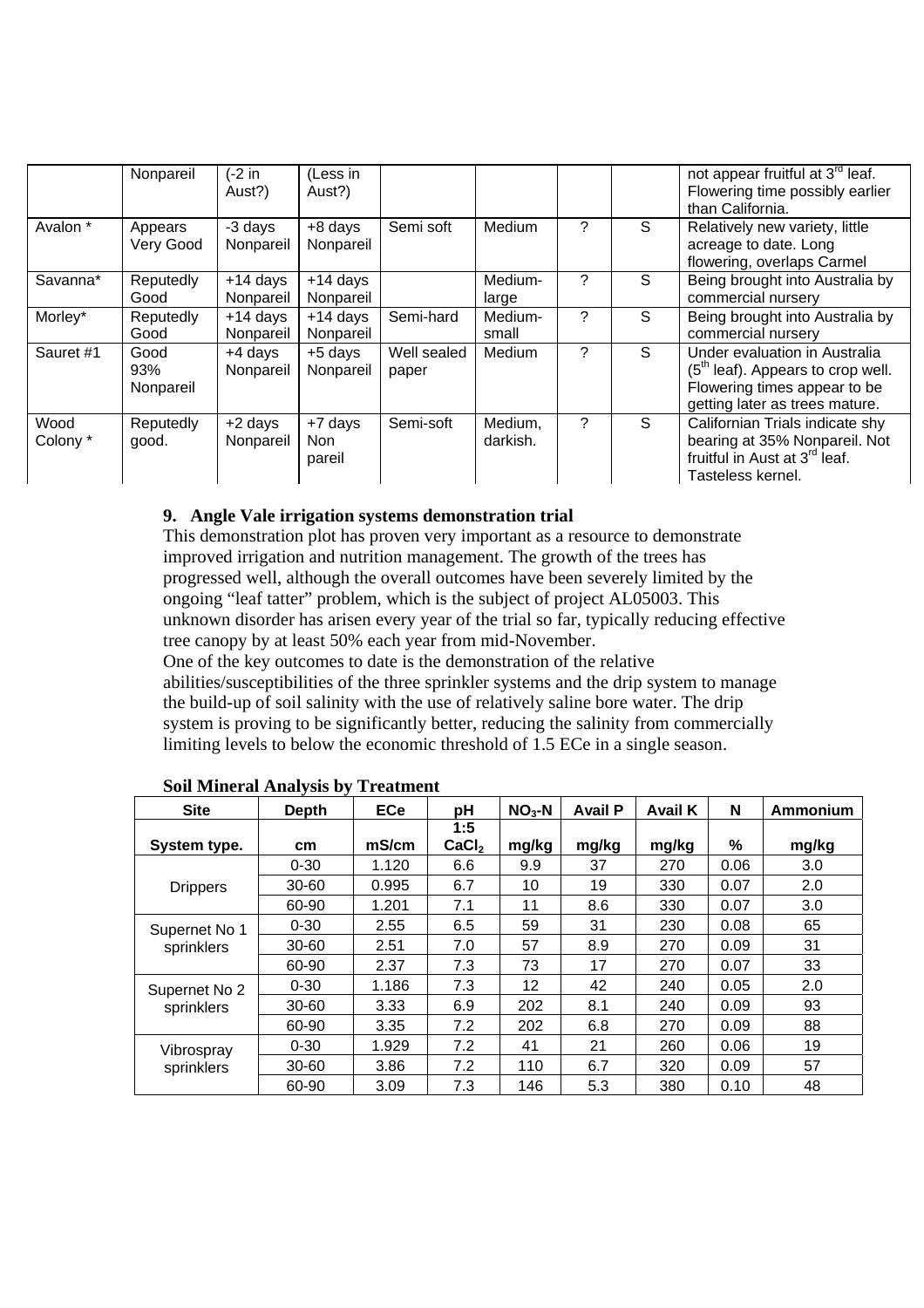This relationship will be studied further over the next two years and the site will continue to be used as a teaching resource for the local region.

Over the next season data will be collected to form the basis of a major field day at the trial at the end of the season in 2007. This data will include soil mineral analysis (to show longer term trends), yield, tree trunk growth and shelling percentage. In addition, pits will be dug at each of the five treatments (inc control) and the root systems will be compared. It is intended to compare the root system development against the differing moisture and ECe profiles generated by the differing treatments. This should provide the growers with an excellent understanding of the soil moisture dynamics and hopefully we will also observe some significant differences in root system quality and density and the impact of soil salinity levels.

#### **10. Chemical Registration Consultancy**

Kevin Bodnaruk was retained to provide professional assistance on a number of matters. These include preparing a submission for the ABA to the Japanese Government regarding the issues surrounding almonds on their Positive List (submitted August 2005), reviewing and providing advice on the provisional Japanese MRL's (July 2005) and undertaking a gap analysis and recommendations on the almond industry's current ability to ensure MRL compliance on the export market (March '06.

Peter Dal Santo has been engaged to manage the almond chemical permit process. The time taken by the APVMA to review residue trial data and progress our permits to full registration has meant that a number of permits have lapsed and/or are in danger of lapsing. The current situation is:

| <b>Chemical</b>        | <b>Permit Number</b> | <b>Expiry Date</b> | <b>Status</b>     |
|------------------------|----------------------|--------------------|-------------------|
| Apollo miticide        | <b>PER6904</b>       | 31 March 2007      | Current           |
| Pymetrozine            | <b>PER5657</b>       | 31 March 2006      | Extended as       |
| (insecticide)          |                      |                    | PER9244 until     |
|                        |                      |                    | March '08         |
| Pyridaben (miticide)   | <b>PER5651</b>       | 31 March '06       | No longer         |
|                        |                      |                    | manufactured      |
| Propicanizole          | <b>PER5652</b>       | 31 March '06       | Seeking extension |
| (fungicide)            |                      |                    |                   |
| Pirimicarbinsecticide) | PER5653              | 31 March '06       | Seeking extension |
| Captan (fungicide)     | <b>PER5654</b>       | 31 March '06       | Seeking extension |
| Azoxystrobin           | <b>PER5655</b>       | 31 March '06       | Seeking extension |
| (fungicide)            |                      |                    |                   |
| Phos Acid              | <b>PER7176</b>       | 13 October '09     | Current           |
| Treflan (weedicide)    | <b>PER5214</b>       | 31 March '07       | Current           |
| Simazine               | <b>PER8061</b>       | 31 December '08    | Current           |

### **11. Rust Predictive Model**

Progress in developing a project for the model had initially been slower than anticipated. Initial advice from a SARDI pathologist regarding probable budget and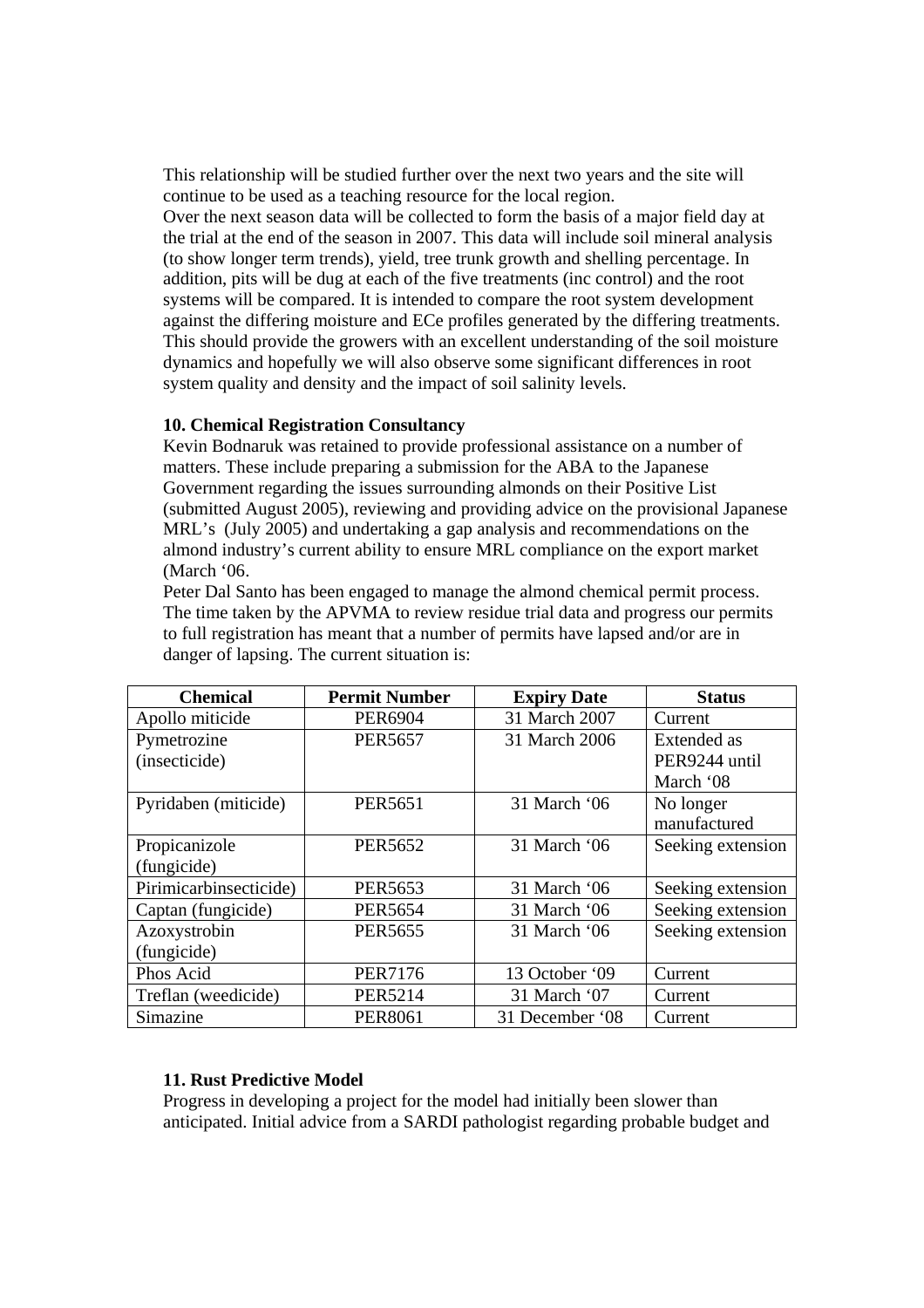required methodology and work required has proven incorrect and misleading. Further investigation has revealed that a similar system was developed and operational in the Young and MIA areas of NSW for prunes. While now discontinued, the epidemiological work has been done, potentially saving the almond industry considerable time and cost. However, subsequent negotiations achieved an agreed project brief which was subsequently successfully presented to HAL.

#### **12. Food Safety Protocols**

These have been very successfully developed by Dr Elizabeth Frankish of Microserve Laboratories in Perth, in consultation with industry. The latest draft was presented for comment in June 2006 at a meeting of the stakeholder reference group. There were a number of changes required to make the document easier to reference for each group in the value chain. Once this is completed the document will be released. The protocols will form the basis of the industry's guidelines for food safety and will be developed as new issues arise and require addressing. These will include the issue of potential future pasteurization and chemical residue testing and limits. HACCP tables will be developed as templates for the individual businesses and training provided. This will be progressed as a new project in 2006/07 titled "Ensuring Market Access Through Quality Assurance".

#### **13. Spray Program**

The spray program was developed and written by Prue McMichael of Scholefield Robinson. Prue has extensive experience in almond pests and diseases, having undertaken a number of pathological projects within the industry. The program incorporated guidelines for the use of the newly permitted and registered chemicals as well as the older materials. The spray guides were printed and distributed to growers for use from the start of the 06/07 season and included sections on disease identification and almond flowering times and phenology.

It is intended to regularly update the spray guide to reflect the changing situation regarding chemical use permits and registrations. In time it is also intended to develop a more sophisticated IPM approach, once the short-term issue of an extreme shortage of registered chemicals for almonds is addressed.

#### **14. Budwood Program**

The IDM manages the industry budwood repository. This year the irrigation system was replaced with an automated pulse drip system and 260 new mother trees planted. These new plantings are required to increase production in an attempt to meet future industry requirements. The Nonpareil clones selected are improved clones identified in a clonal trial completed in 1998.

This year, approximately 1,900,000 buds were supplied which equates to approximately 7,500 ha of new plantings. The previous record (last year) was approximately 1,400,000 buds.

A further area has been prepared for planting out GF677 rootstocks in spring to be grafted in March 2007. This planting will assist in

#### **15. Future Directions**